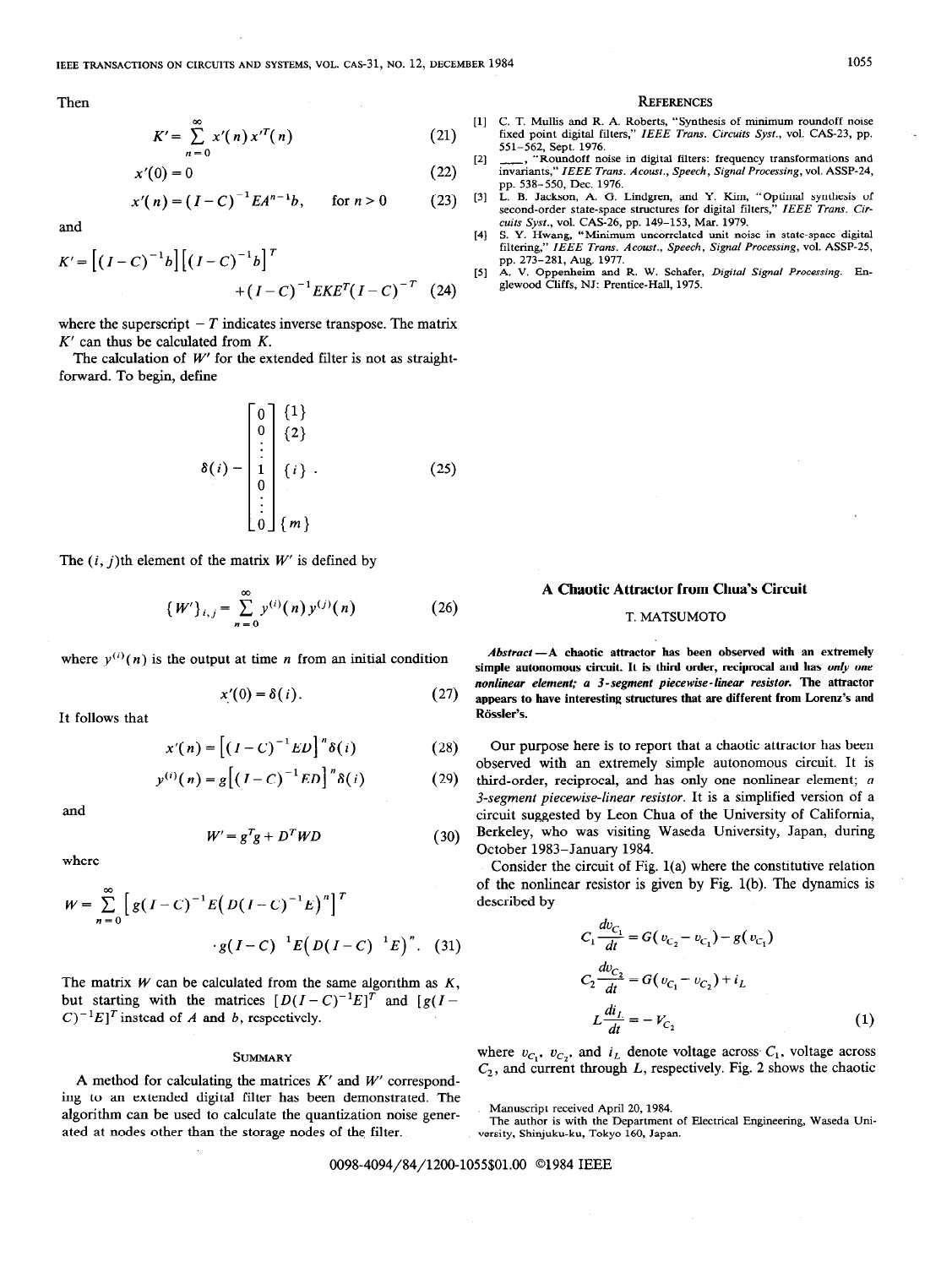





IL.







 $VC1$ 

Fig. 2(a)-(c) are the projections of the attractor onto the (Newton iteration was used).

attractor observed by solving (1) with  $(i_L, v_C)$ -plane,  $(i_L, v_C)$ -plane and  $(v_C, v_C)$ -plane, respectively. (The fourth-order Runge–Kutta was used with step size 0.02). It  $1/C_1 = 10$ ,  $1/C_2 = 0.5$ ,  $1/L = 7$ ,  $G = 0.7$ . (2) is interesting to observe that a saddle-type *hyperbolic* periodic orbit (not a stable limit cycle) is present outside the attractor.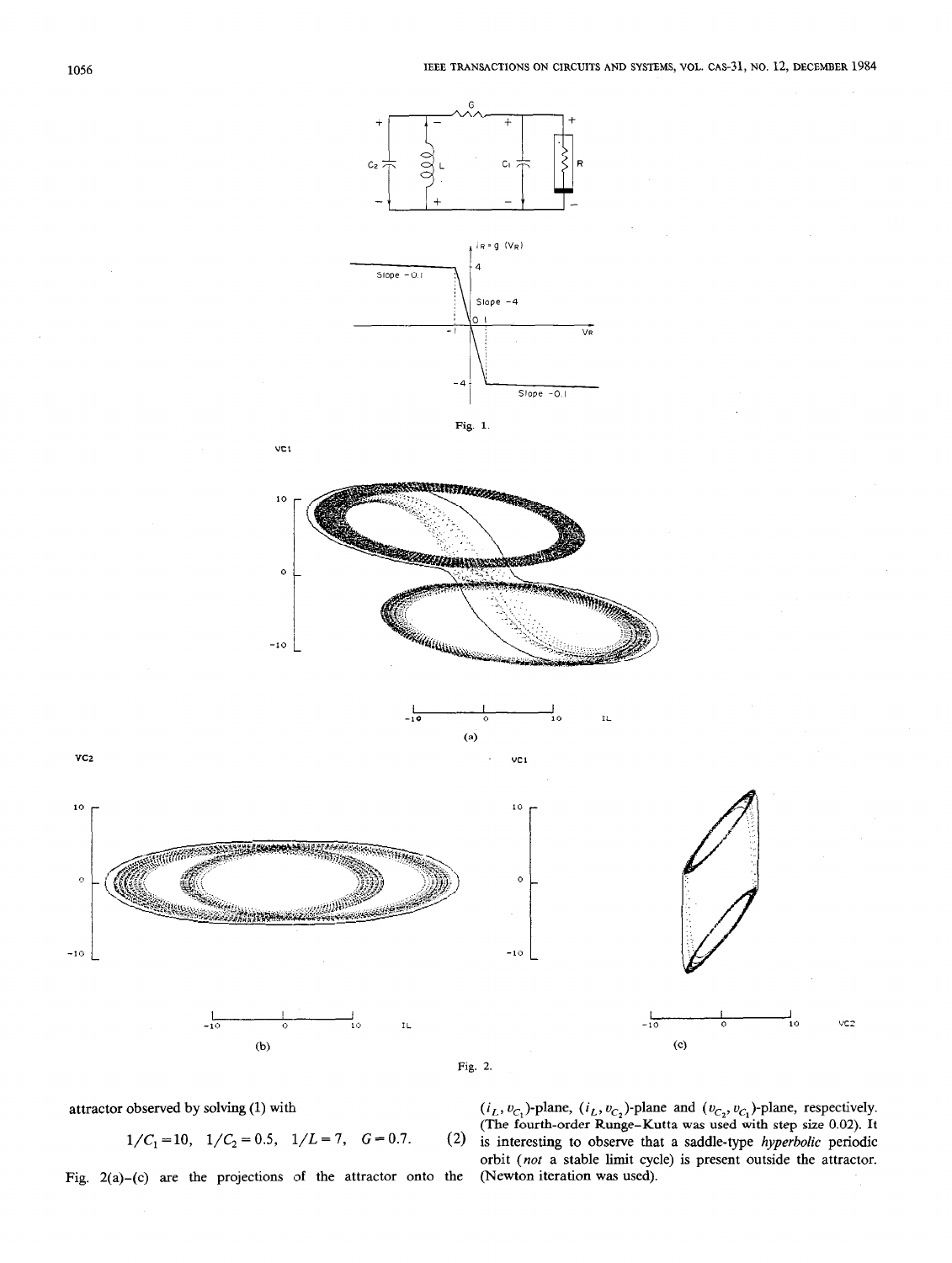$VC1$ 







VC<sub>1</sub>

 $20$ 

 $\circ$ 

 $-20$ 





Fig. 4.

 $(ii)$ 

If the reader feels uncomfortable with the function g of Fig. l(b) in that it is not- eventually passive and there are initial conditions with which (1) diverges, he can simply replace Fig. 1(b) with Fig. 3. If  $B_p = 14$ , it has no effect on the attractor and on the hyperbolic periodic orbit, because  $|v_{C_1}(t)| < 14$  for all  $t \geq 0$  on the attractor and on the hyperbolic periodic orbit. The only difference is the appearance of a large stable limit cycle, as shown in Fig. 4, where (1) does not diverge with any initial condition ( $B_p = 14$ ,  $m_0 = 5$ ). There are three initial conditions in Fig. 4;

$$
\rm(i)
$$

$$
V_{C_1}(0) = 1.45305
$$
  
\n
$$
V_{C_2}(0) = -4.36956
$$
  
\n
$$
i_L(0) = 0.15034
$$

for the chaotic attractor,

 $V_{C_1}(0) = 9.13959$  $V_{C_2}(0) = -1.35164$ 

 $i_L(0) = -59.2869$ 

for the large stable limit cycle, and (iii)

> $V_{C_1}(0) = 10.00717$  $V_{C_2}(0) = 1.80100$  $i_L(0) = -23.90375$

for the hyperbolic periodic orbit with period  $T = 3.93165$ . It has been observed that the attractor persists for at least the